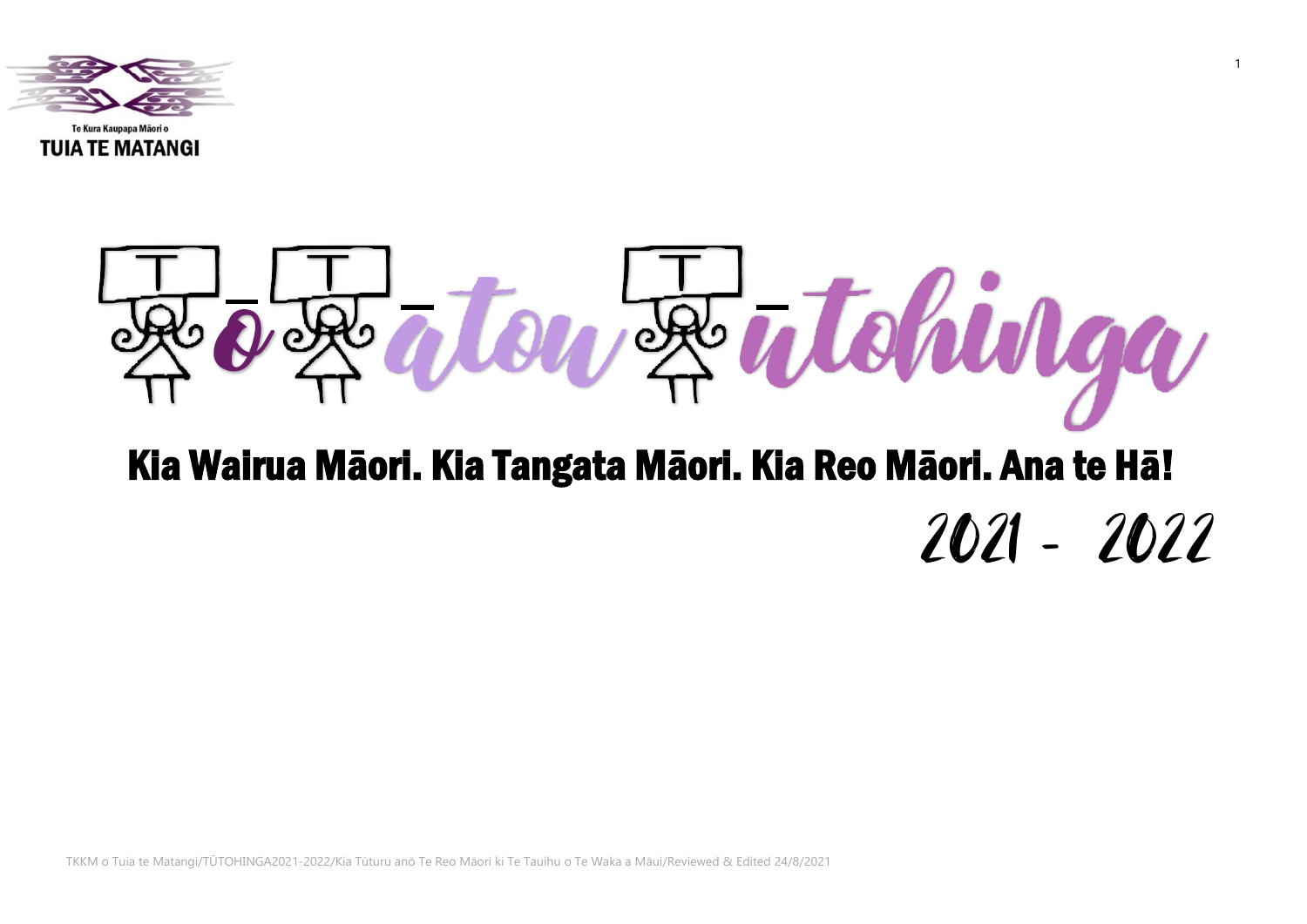

The establishment of a kura kaupapa Māori, embedded in the cultural practices and observations of our tupuna Māori, was a passionate desire for Te Tau Ihu Tangata Whenua for more than 30 years. Cloaked by those aspirations, in 2004 a working group was re-formed to progress this moemoeā. As the journey took on momentum, a name was gifted to the kaupapa<sup>1</sup>, Tuia te Matangi. We acknowledge the support and guidance of Tangata Whenua iwi through this process; Ngāti Kuia, Ngāti Koata, Ngāti Rārua, Te Ātiawa, Ngāti Tama, Ngāti Apa ki te Rā Tō, Rangitane o Wairau, and Ngāti Toa Rangatira. In doing so, it is as important to express gratitude for the many mātāwaka who gave of their time, knowledge, and experience in this journey also, and continue to do so.

During the next six years, hui were held with the community, hāpori Māori, other schools, Te Rūnanganui o Ngā Kura Kaupapa Māori, and Iwi just to name a few. In 2010, the first establishment application was lodged with The Ministry of Education. Due to the 2010 New Zealand elections, and change in governments, the working group were required to lodge a second application. Shortly following, a formal response was received from the Minister of Education, Anne Tolley, giving approval for establishment under the Education Act 1989, section 155. On Monday 23rd July 2012, Te Kura Kaupapa Māori o Tuia te Matangi ki Te Tau Ihu o te Waka a Māui opened its doors for instruction to 57 tamariki (Yr1-Yr10), as the first kura kaupapa Māori in this region, and the last rohe to be established in Aotearoa.

Kia Wairua Māori. Kia Tangata Māori. Kia Reo Māori. Ana te Hā!

Kia tūturu anō te reo Māori ki te Tau Ihu o te Waka a Māui! *To have Native reo Māori speakers again in the top of the South*

*Māturuturu waikamo te au ki te karamata o Moketapu He toi Nuku, he toi Rangi Ka pātere rā Maitahi ki kō, kiko he mana tangata He waka nuku. Aorere kawea e te Matangi He punga mahara, tau ana!*

Te Kura Kaupapa Māori o Tuia te Matangi acknowledge the following working group members, and first establishment board members:

Our kaumātua Koro Tahi Takao, Nanny Te Mamae (Nancy) Akuhata, Nanny Ngawhakaara Caldwell (nee Taylor), Marama Takao, Dayveen Stephens, Kim Hippolite, Janis de Thierry, Anthony de Thierry, Pania Haruru, Leighleigh Wiremu, Karen Wells, Maria Wallace-Briggs, Misty Ormsby, and Lesleigh Gray.

As guided by those who worked so hard to bring this kaupapa to fruition, Te Kura Kaupapa Māori o Tuia te Matangi strives to maintain, and resonates the importance of developing young people in their inherent potential to be leaders, exemplars, and contributors within their communities, and to their iwi, hapū and whānau. The realisation of their worth and strength should always be a key contributor to the way in which Tuia te Matangi delivers and shares (not withstanding being recipients also) knowledge, learning, Mātauranga, and opportunities to grow in our cultural aptitude.

 $\mathfrak{D}$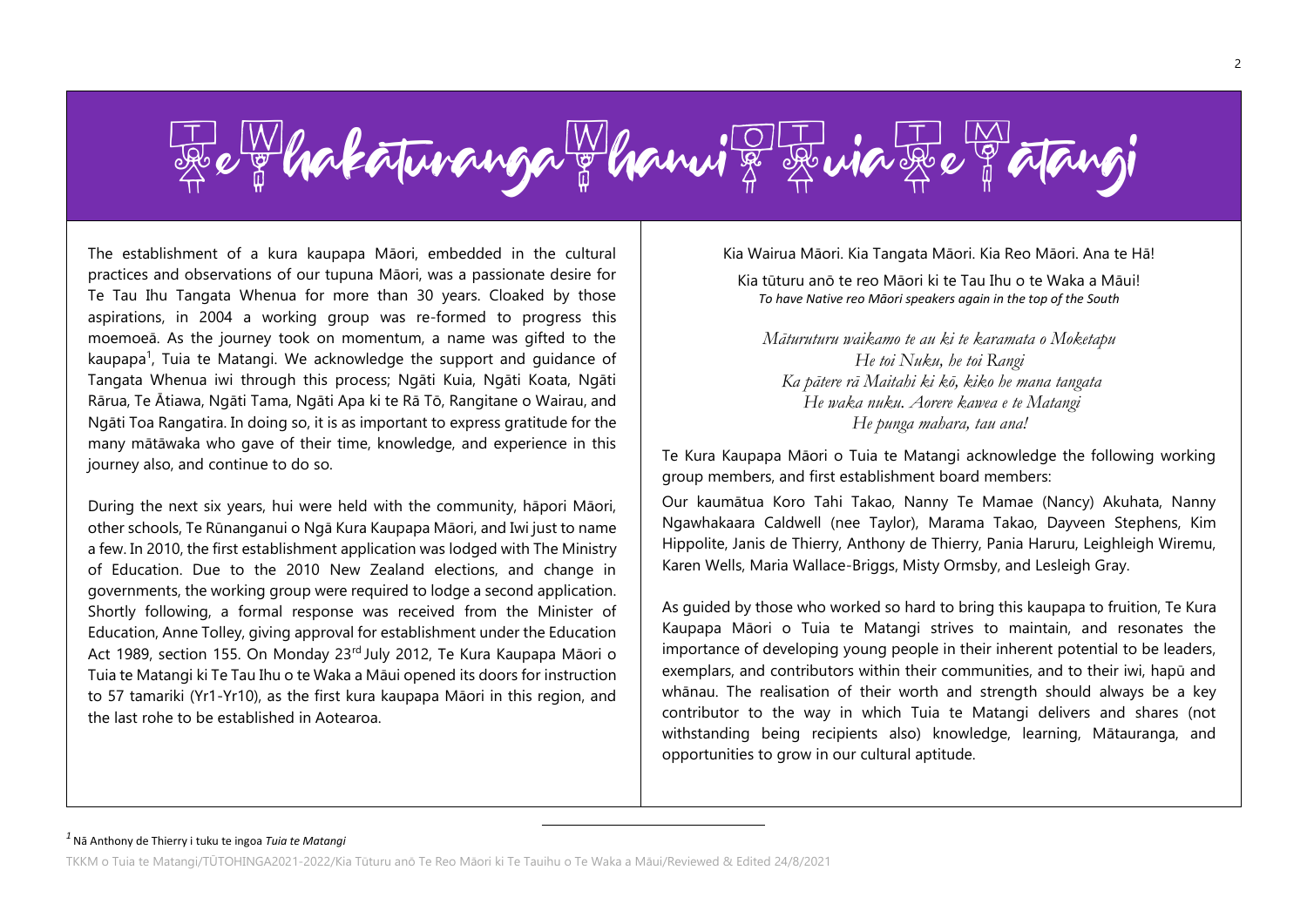### Re Cup Cup Cup Cup Cup Na Anthony de Thierry

Te tai Nuku, Te tai Rangi, Te Tai o Koro nui, Koro roa Koro te Ariki Ano ko Kiwa, ko Raukawa, Ko Taitapu, ko Aorere Ka tau ko 'Katu Waka, 'Katu Taonga, 'Katu Tangata Tuia i runga, tuia i raro Tuia i roto, tuia i waho Ma te hone matangi te mata kohika e kawe Kia tuia te matangi ki runga, ki raro, ki roto, ki waho Ae ra, ko Tuia te Matangi hei puke marama Ki te wheiao, ki te ao marama

Tihei Mauri Ora!

### (Whakamarama)

This tauparapara weaves whakapapa through enveloping tides of Taitapu, Aorere, Te Moananui ā Kiwa, and Raukawakawa, who's cascading waters gather us at the throat of Te Tauihu, in Whakatū. It's silent undertone talks of an ancestral calabash that holds the tools & mātauranga of our tūpuna, for all who choose, to come and partake of.

*Let the humid ocean spray carry the ancestral face – 'tis mine ancestral face!*

We are a product and vessel of our tūpuna, a resurgence of past to remind us of who we are, a proclamation of present and future, our bound and foreordained Greatness and Fortitude to come, '...hei puke mārama', a Lighthouse for all to see!

> *The breeze rocks forth to intwine with all Yes indeed! An example to be set, again, 'tis Tuia te Matangi'*

> > Tihei Mauriora!

The name Tuia te Matangi was a depiction of both tangata whenua and rāwaho (those from all other whenua) coming together within the Whakatū takiwā. It was about bringing the talents and skills of all people to make this 'kete' we call Whakatū enriched and great!

The description of the ocean is in reference to Tangaroa and through His seas: Te Moananui-ā-Kiwa, Raukawakawa, Taitapu and Aorere, we are brought to gather here in Whakatū. Great is His charge in bringing all people together. 'tis Tuia te Matangi' – it is the aspiration and desire that the taonga of unity and understanding will once again be exemplified through Te Kura Kaupapa Māori o Tuia te Matangi.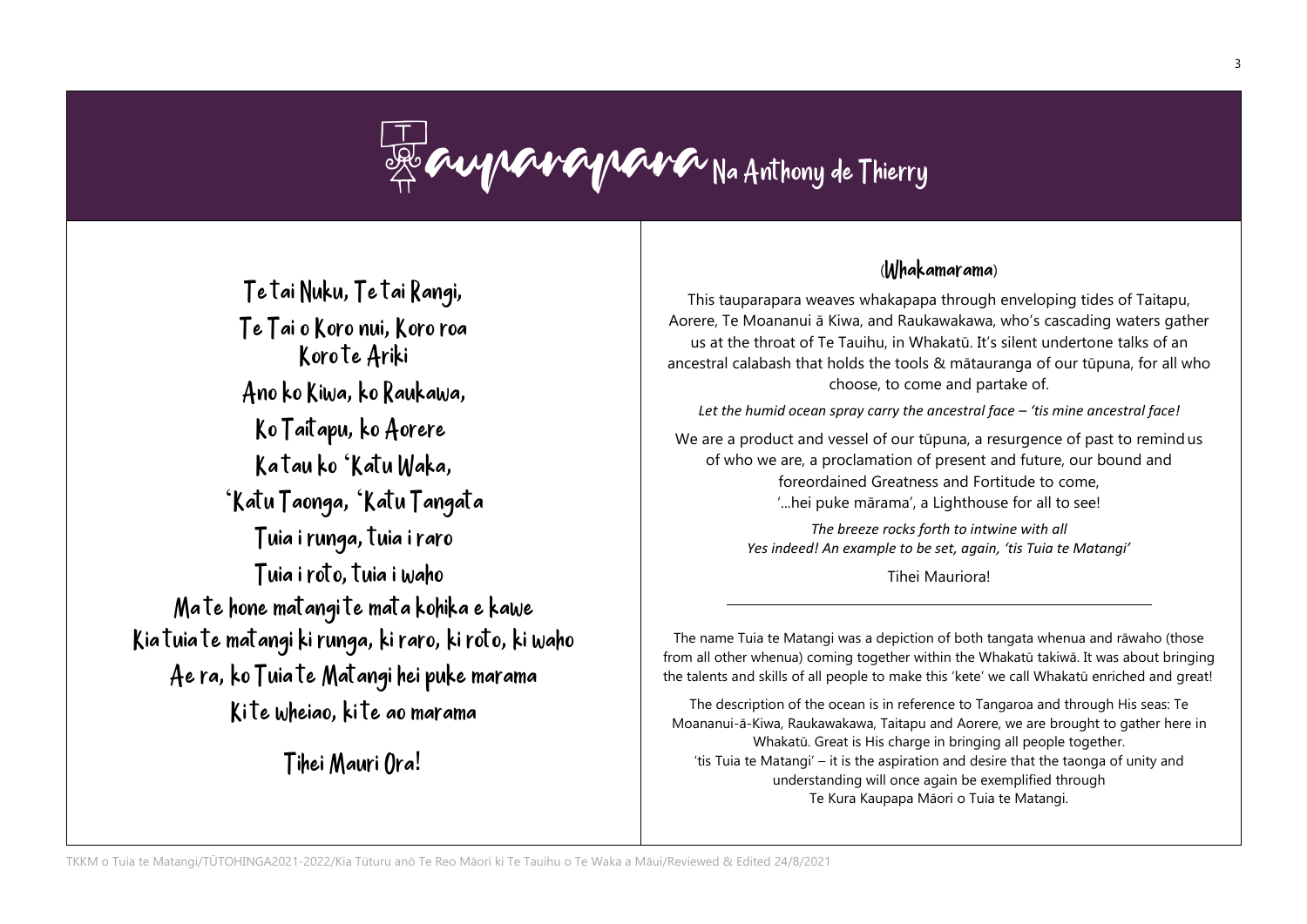

 $E$ akiwa Governance Seadership Tuia te Matangi strives to be a strong, competent kura that applies its decision-

The Ministry of Education designated the current location for the kura. However, the ministry also made reservation that in line with the kura's 25yr matawhānui, or moemoeā (vision), to expand educational opportunities for early childhood and tertiary education programmes in the same facility base, that this current location may be too small and the opportunity to re-locate be available if and when the need required it.

Te Kura Kaupapa Māori o Tuia te Matangi is located (main entrance) in D'arcy street, Richmond, Waimea, 15km south of Nelson city, or Whakatū. It is surrounded by the eight Tangata whenua Iwi, Ngāti Kuia, Ngāti Koata, Ngāti Toa Rangatira, Rangitāne o Wairau, Te Ātiawa, Ngāti Rārua, Ngāti Tama, and Ngāti Apa ki te Rā Tō.

We are currently rated as a Decile 4 school. The majority of ākonga travel from as far as north of Nelson to the farthest point being Motueka (35km).

Te Kura Kaupapa Māori o Tuia te Matangi follows the kawa *Tū atū tū mai*, as observed at Whakatū Marae. This is our first bastion; however, we acknowledge our close relationships with Te Āwhina Marae and others throughout Te Tau Ihu.

In 2015 Te Puna Reo o Tuia te Matangi was established on the kura campus, to provide a seamless pathway for mokopuna/kōhungahunga into primary education and onwards. The Kura and Puna values the tireless and longserving contribution of Kohanga Reo in the revitalization of te reo me ōnā tikanga, and acknowledges Kohanga Reo as our tuakana in the kaupapa. Whilst this initiative remains to be a Puna Kainga, the kura and Puna boards works actively to transfer into a Puna Reo.

making processes, accountability, and representation on the Māori World View, a Whānau Whakahaere model of governance and leadership. We acknowledge that this is a forward-developing goal, and that through precept upon precept, determination and remaining learned, our most significant aspiration will be realized.

Since its establishment, Tuia te Matangi has been led by a formal state school model, Board of Trustees (Poari Matua). In September 2019, The Poari planned to reduce the number of parent-elected trustees, which was consulted with, and supported by the kura whānau. Therefore, the Poari consists of:

- Three parent-elected trustees
- One staff-elected trustee
- One student-elected trustee

The Tuia te Matangi Poari is accountable for ākonga achievement, sets the moemoeā (vision) for the kura, and ensures the kura complies with legal and policy requirements. Accountability, leadership, the Employer roles, and representation are focal responsibilities. The Poari also maintains an active, supportive relationship with the Tumuaki, assisting him/her to meet the daily needs and requirements for our ākonga and whānau through the daily operations and management.

Tuia te Matangi is unique and consciously responsible for providing educational opportunities that embrace and enhance our indigenous identity. For this reason, the Poari is first, underpinned and guided by those ūaratanga and principles that ensure we prioritise and maintain this in all we do.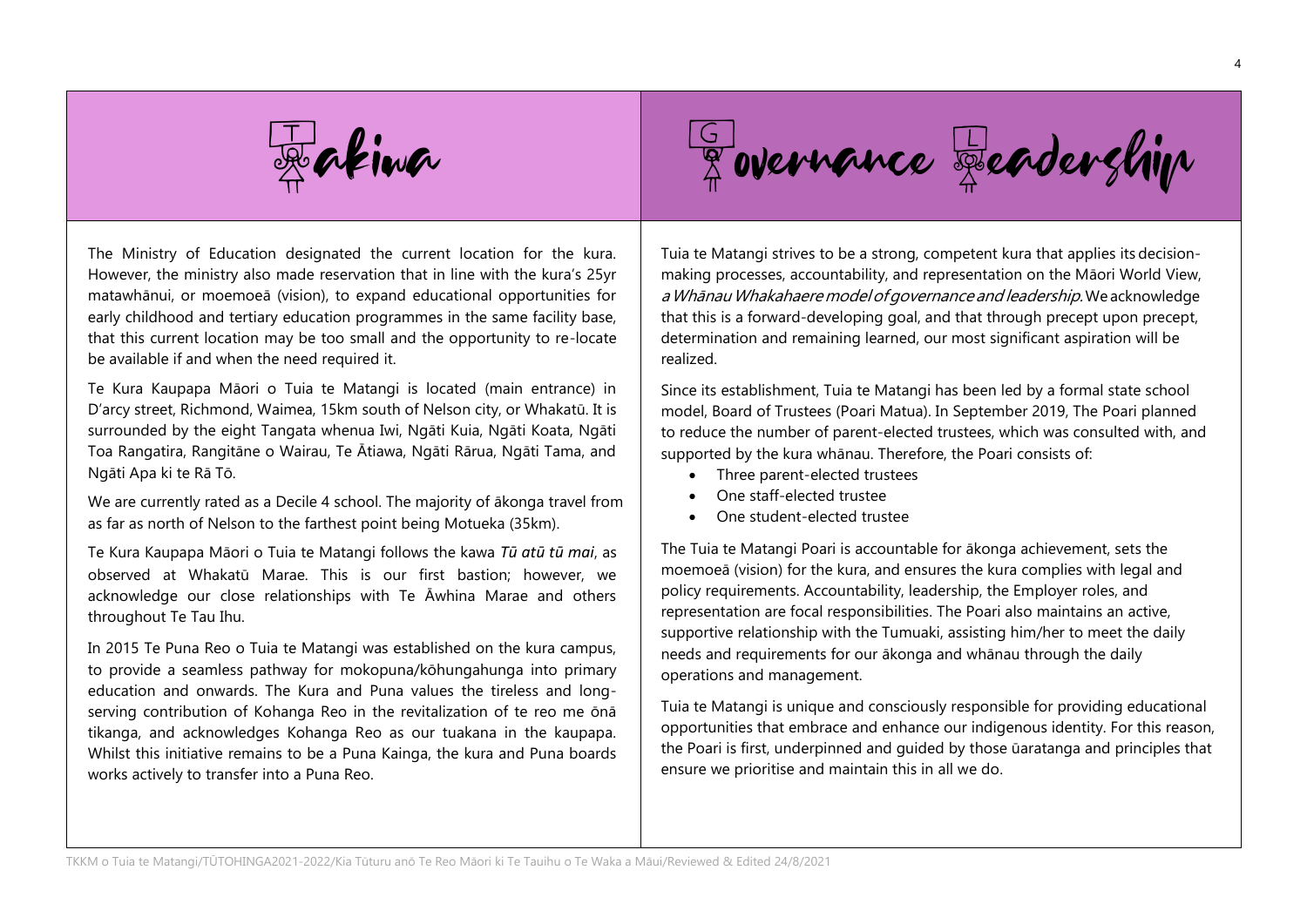

Kia tūturu anō te reo Māori ki te Tau Ihu o te Waka a Māui! *To have Native reo Māori speakers again in the top of the South*

In 2009, during a hāpori consultation hui, one of Tuia te Matangi's founding working group members Kim Hippolite, gave light to these words that formed the basis for our moemoeā. The immediate hāpori of Tuia te Matangi (pouako, ākonga, mātua, whānau, kaimahi and stakeholders) will work actively to develop and grow Māori language & practice competencies, in their own spaces but also in other fields, with a commitment to normalize the use and observation of reo Māori and cultural practices, being a living and important part of who we are as Ngai Māori, and an indigenous people to Aotearoa.



Kia Wairua Māori. Kia Tangata Māori. Kia Reo Māori. Ana te Hā! *Be inherently Māori. Be Māori in definition. Be Māori by the intricacies of our idiom. For I breathe, and therefore I am.*

This mission statement was composed in 2010 to accompany the two establishment applications submitted to the Ministry of Education. It was composed in te reo Māori before being translated into English, to acknowledge the breadth of cultural practice and significance of wairuatanga, te ira tangata, and the communicative arero as the most significant value of indigenous revitalisation for Māori.



Te Kura Kaupapa Māori o Tuia te Matangi will support our vision by…

- ➢ Continually striving to maintain a 100% reo Māori anake kura environment, and our own home and social spaces. We achieve this by example, and selfresponsibility to speak in te reo, think in te reo, act in te reo (our actions reflect the true essence of kupu; the beauty of…).
- ➢ That the employment of skilled, articulate reo Māori speaking and teaching pouako, be paramount in the procurement of staff. And, that a necessary balance of professionalism, personal practiced qualities such as integrity & honesty, the passion and joy for working with our tamariki, and proven experience be afforded.
- $\triangleright$  Quality, challenging, rigorous and innovative learning programmes that can draw on all aspects of our culture, e.g. our reo – our responsibility, finding identity, connection and place in whakapapa, and learning & Mātauranga that is underpinned by our Māori world view.
- $\triangleright$  That emphasis and process be placed on the dual characteristics of learning at kura is learning for home – it's OUR responsibility!
- $\triangleright$  Creating a kura environment that inspires and stimulates the use of reo Māori in all settings and spaces of our lives, e.g. normalizing the reo, encouraging its use, and appreciating the efforts.
- $\triangleright$  Supporting our frontline kaimahi, our pouako as they inspire their ākonga, our tamariki to strive, aim high, and realise their truth and potential through te reo Māori me ōnā tikanga.
- $\triangleright$  Being future focused enact an understanding that what we do today will affect our tomorrow… that we prepare, promote, and act to be good ancestors.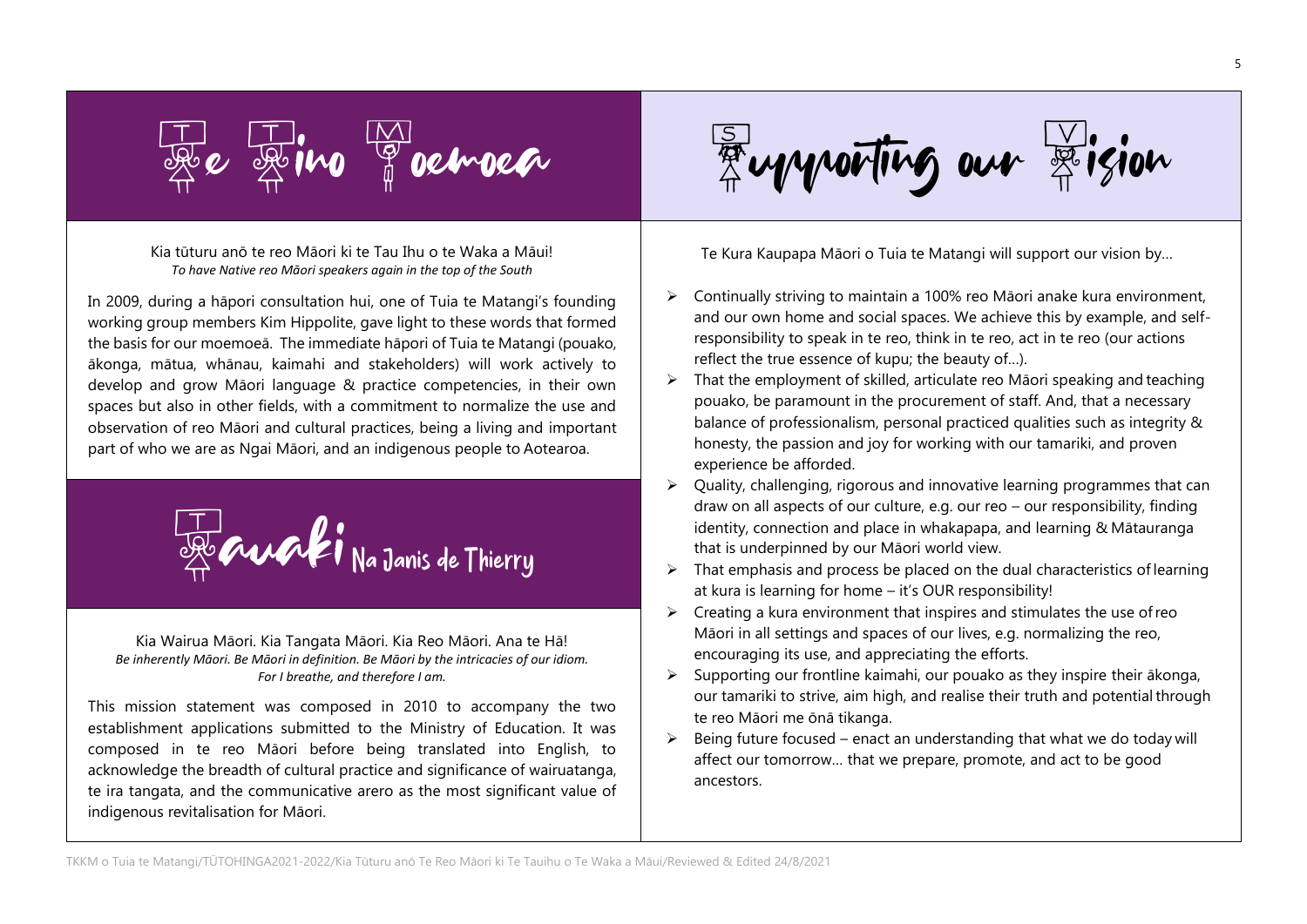

## atapuna Hapori Dommunication

Pono ki te kaupapa. Puna ko te reo. Kua rāhuitia te whenua o Te Kura Kaupapa Māori o Tuia te Matangi kia reo Māori!

An important and unique [to Te Tauihu] aspect of Tuia te Matangi is the absence of blatant reo Pākehā spoken on the kura campus. The only kura spaces that allow conversation or learning in English, is the Tumuaki office and reception area. This is a conscious value, and therefore fundamental tikanga, originally proposed in 2010 by the establishment board, and endorsed by kaumātua. Other key values include:

| The act of service, kindness, help, compassion; fulfilling<br>Manaakitanga |                                                                        |  |  |
|----------------------------------------------------------------------------|------------------------------------------------------------------------|--|--|
|                                                                            | opportunities to care for others welfare before our own                |  |  |
| Kaitiakitanga                                                              | Our responsibility to take care of or protect others, respecting and   |  |  |
|                                                                            | celebrating diversity, accepting ours and others in their differences, |  |  |
|                                                                            | a sense of awareness and stewardship for others                        |  |  |
| Rangatiratanga                                                             | To act, think and speak in a chiefly manner, to find an intimate       |  |  |
|                                                                            | understanding to 'forget yourself and go to work'                      |  |  |
| Honesty &                                                                  | Having the courage and honesty to stand out, stand up and take         |  |  |
| Integrity                                                                  | ownership for our actions and your truth                               |  |  |
| Humility                                                                   | That we will strive to find peace and strength in knowledge and        |  |  |
|                                                                            | through an unfiltered relationship with wairua, our internal selves.   |  |  |
| Gratitude &                                                                | In all the above values, we will strive to always exercise our         |  |  |
| Appreciation                                                               | gratitude for opportunities that allow us to grow, and to uplift       |  |  |
|                                                                            | others in their moments of joy, and struggle.                          |  |  |

Tuakana/Teina, Ownership & Representation, Hinengaro Koi, Aroha, Proud to be Māori, Pukumahi, Wairua Māori, Tangatanga te Reo, Tamaiti ka piki mai i te hapa, Ngākau Māhaki, Toa ki te Tākaro, Work Ethic & Discipline, People & Relationships, Planet-conscious, Ngā Tikanga Tuku Iho, & Purpose & Meaning of Life, Wealth & Happiness.

*\* This above content does not limit our ability and/or desire to grow and develop other aptitudes that improve us and our lives.*

Te Kura Kaupapa Māori o Tuia te Matangi will communicate with our hāpori and communities by…

- 1 He Puka Mārama | Fortnightly kura pānui administered by Tumuaki and disseminated by the Kaihautū Tari Pukamata | TKKM o Tuia te Matangi HĀPORI
- $\mathfrak{p}$ We maintain a social FB page, which allows our extended community to join and receive TKKMoTTM public comms
- 3 He Pae Tukutuku | [www.tuiatematangi.ac.nz](http://www.tuiatematangi.ac.nz/)
- 4 He Puke Mārama | Quarterly Pānui to Iwi, stakeholders etc.
- 5 Total of, but not limited to 8 Hui Whānau, incl. Te Aho Matua
- 6 Total of, but not limited to 8 Hui Poari. Circular motion structure incl.
- 7 TKKMoTTM Whānau-lead Hui for Ohu mahi. As discussed, and agreed with ohu leads and Tumuaki (based on need)
- Ana te Hā! | Celebrating ākonga success kura-wide kaupapa
- 8 Consultation hui and wānanga with ākonga, whānau, pouako,
- $\mathsf{q}$ and poari. Ensuring transparency and clear communication lines with the immediate kura hāpori.
- $10$  Ongoing hui for the development and reviewing of the kura
- curriculum, finances, operations, and systems.
- 11 TKKMoTTM Promotional hui: New enrolment drives
- Community hui that maintain relationships and inclusion
- **12** TKKMoTTM has representatives, e.g. Te Tau Ihu o te Waka a Māui Māori Culture Council.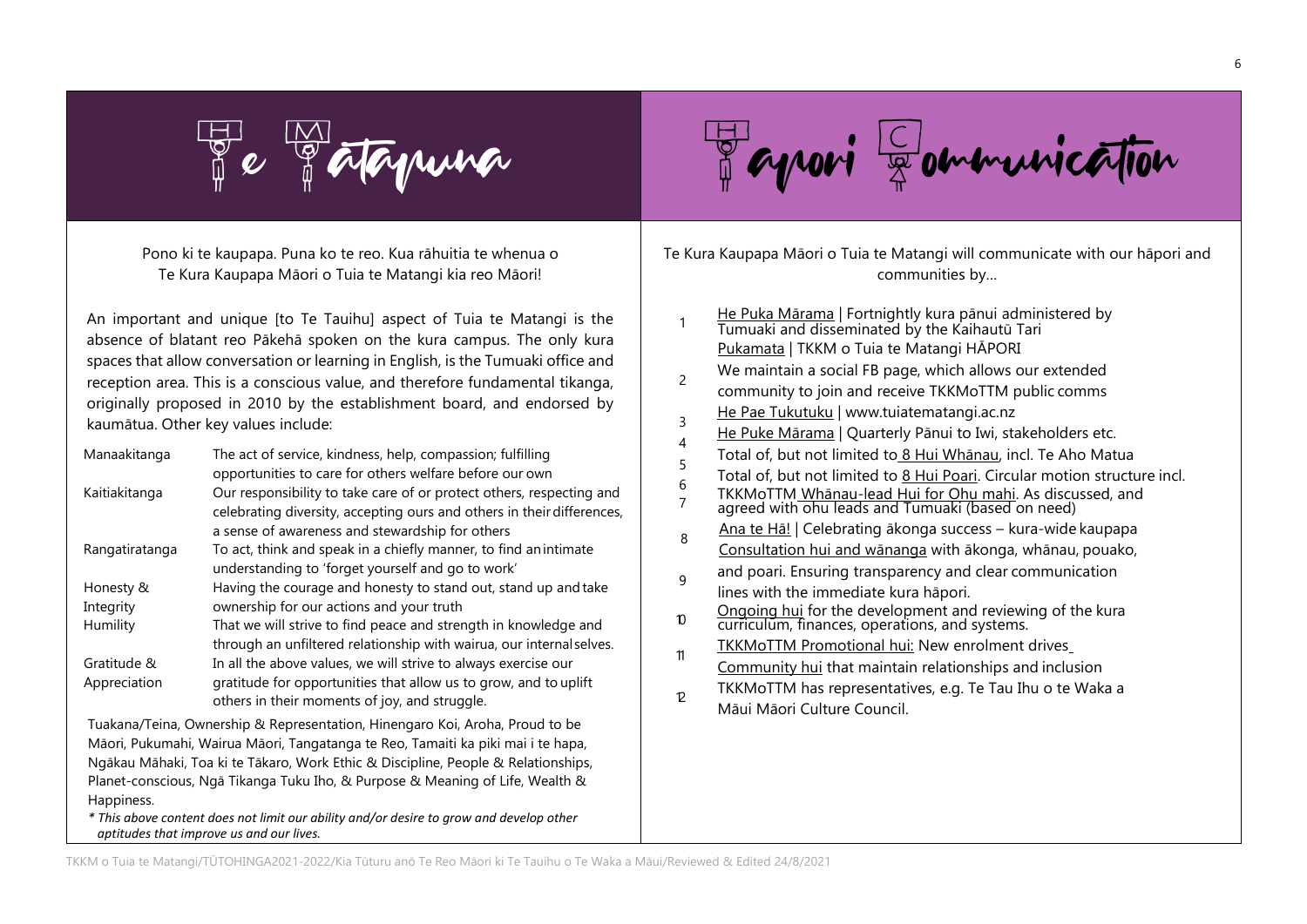



Te Kura Kaupapa Māori o Tuia te Matangi local curriculum learning will include:

### ➢ Haerenga ki wāhi/Environmental features

The kura acknowledges that connective learning and retention of Mātauranga can be better achieved when the learning environment relates directly to the kaupapa. Broadening the 'classroom' will include regional Marae, Ngāhere, Moana, and sites of significance for Māori in Te Tau Ihu. Where able, the kura will give every consideration, and action possible, to this aspect of programme planning

- ➢ Engaging with local Pou kōrero & Pou tikanga Iwi-identified experts that can impart key kōrero and Mātauranga that will benefit and enhance ākonga and pouako learning & understanding about Te Tau Ihu people and practices.
- ➢ Te Tau Ihu specific kōrero Pūrākau, whakatauki, pakiwaitara, and pepeha. This would also encourage the curriculum to cater for all ākonga in learning and discovering their unique identity to iwi, hapū, and whānau.
- ➢ Tikanga ā Rohe Learning of Karakia, inoi, whakamoemiti Hīmene, Whaikōrero, Manu Kōrero, Karanga, Pao, Mōteatea, Waiata- ā- ringa, Poi, Haka, Mau Rākau, waka ama, ki o rahi, practices that are relevant to the whānau, tamariki and kaimahi of Tuia Te Matangi.
- ➢ Provision of planned quality learning experiences and opportunities for all learners.
- ➢ Monitoring of student progress and achievement.

Te Kura Kaupapa Māori o Tuia te Matangi will plan and enable the achievement of ākonga through…

- $\triangleright$  Employing competent speakers of te reo Māori that are qualified and registered teachers, who have relevant skills to offer Tuia te Matangi ākonga and the kura hāpori
- ➢ Planning and targeted professional development for all staff.
- $\triangleright$  Supporting staff to upgrade qualifications, through professional [learning] Development.
- ➢ The effective management of teaching and learning programmes.
- ➢ The effective management of assessment practices and procedures.
- ➢ Preparation of an individual learning plan for students of Wharekura to advance them to their highest potential.
- ➢ Career guidance and career learning programmes beginning at Yr7 through to Yr13.
- $\triangleright$  Exposure to careers at all age
- $\triangleright$  Collaborating with Iwi to support career pathways for our Raukura.
- ➢ Consultation with external providers to develop programmes of teaching and learning for ākonga with identified special needs to reach their highest potential and celebrate their successes.
- ➢ Consultation and relationships with educational providers such as Te Wānanga o Raukawa, NMIT, Trades Academy, Te Ataarangi, Te Wānanga o Aotearoa, Te Whare Wānanga o Awanuiārangi, to provide opportunities for individual aspirations.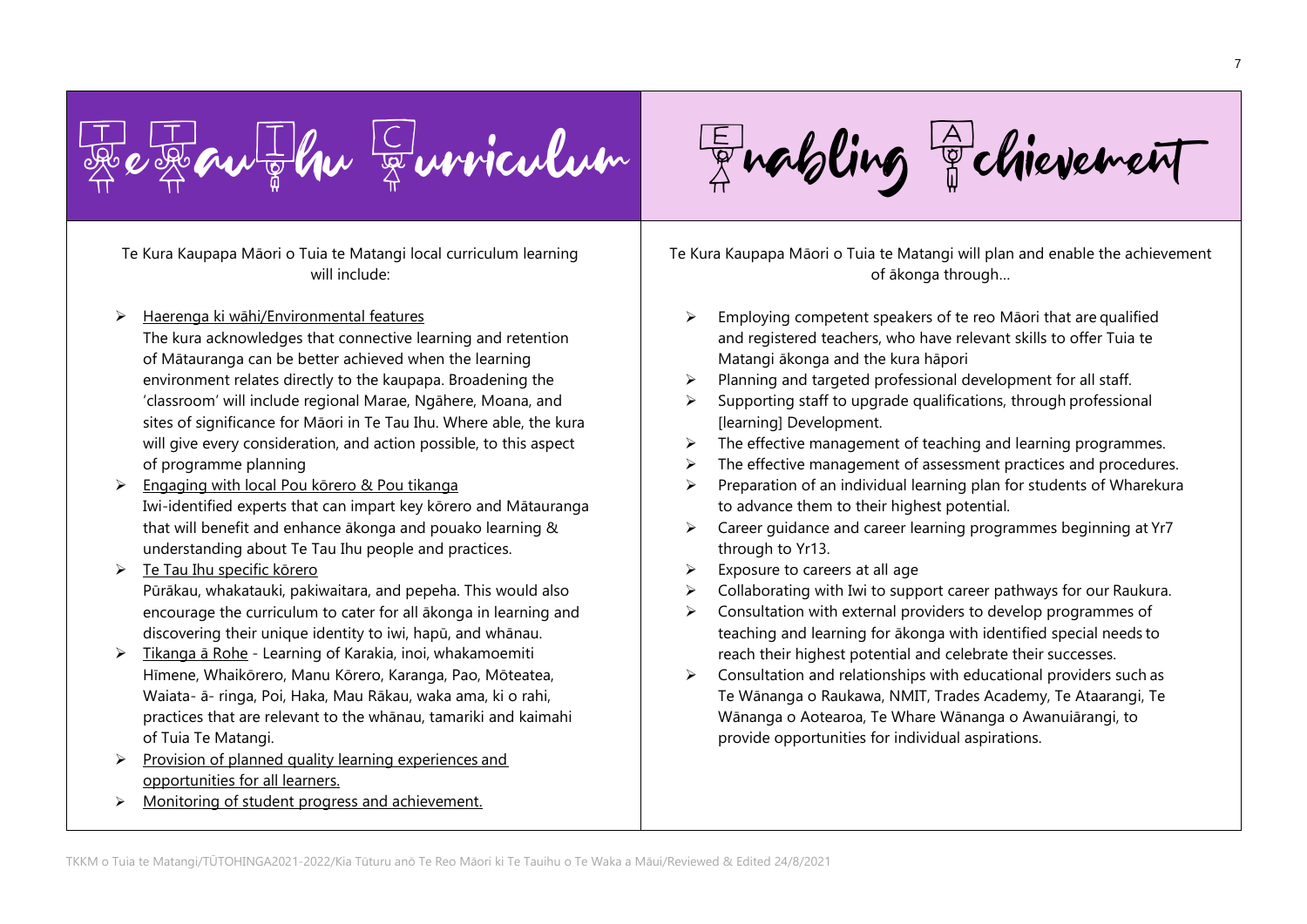

Rhe Pealized Potential 86 Rhe Ramaiti

**Achieving Success as Māori sets out the key elements of which we want to take cognisance:**

.

### **1. Tūāpapa | Foundations**

...are the building blocks of Tuia te Matangi. They comprise our values and beliefs, our people, our culture, and our infrastructure.

### **2. Ngā Mahi | Actions**

…are the things we need to plan for and perform

### **3. Ngā Hua | Outcomes**

…are what we expect to achieve. Our stakeholders will let us know how successful we have been in achieving these. From here we can measur and describe the impact our efforts have had.

| of     | Akonga have free, open and inquiring<br>minds.                                                                                                | Tuia te Matangi encourages creative thinking,<br>and the building of learning banks, and safe<br>places for expressions of diversity.                                               |  |
|--------|-----------------------------------------------------------------------------------------------------------------------------------------------|-------------------------------------------------------------------------------------------------------------------------------------------------------------------------------------|--|
|        | Ākonga are alert to every area of<br>knowledge that they choose to pursue<br>in their lives.                                                  | Tuia te Matangi strives to provide opportunities<br>for ākonga to have experiences within their<br>identified areas of interest and significance.                                   |  |
| ınd    | Ākonga are competent thinkers,<br>listeners, readers and writers in te reo<br>Māori.                                                          | Tuia te Matangi is committed to ensuring that<br>ākonga have concise programmes that focus on<br>the fundamental keys of learning.                                                  |  |
|        | Ākonga advance their individual talents<br>to the highest levels of achievement.                                                              | Tuia te Matangi is an advocate for ākonga to find<br>their courage and self-expression in their<br>foundational values.                                                             |  |
|        | Akonga are receptive to, and have a<br>great capacity for aroha, for joy,<br>empathy, and for laughter.                                       | Tuia te Matangi places great importance in the<br>immediate examples and environments, that the<br>Māori World View and 'tangatanga' are present,<br>accessible and exampled daily. |  |
| Ν<br>e | Akonga are true and faithful to their<br>own sense of personal integrity whilst<br>being caring, considerate, and<br>cooperative with others. | Tuia te Matangi provides opportunities of<br>leadership, guided responsibility, and<br>manaakitanga through service.                                                                |  |
|        | Akonga are secure in the knowledge of<br>their ancestral links to the divine source<br>of all humanity.                                       | Te Kura Kaupapa Māori o Tuia te Matangi will<br>develop and raise the full potential of the child in<br>his/her entirety as underpinned in the principles<br>of Te Aho Matua.       |  |
|        |                                                                                                                                               |                                                                                                                                                                                     |  |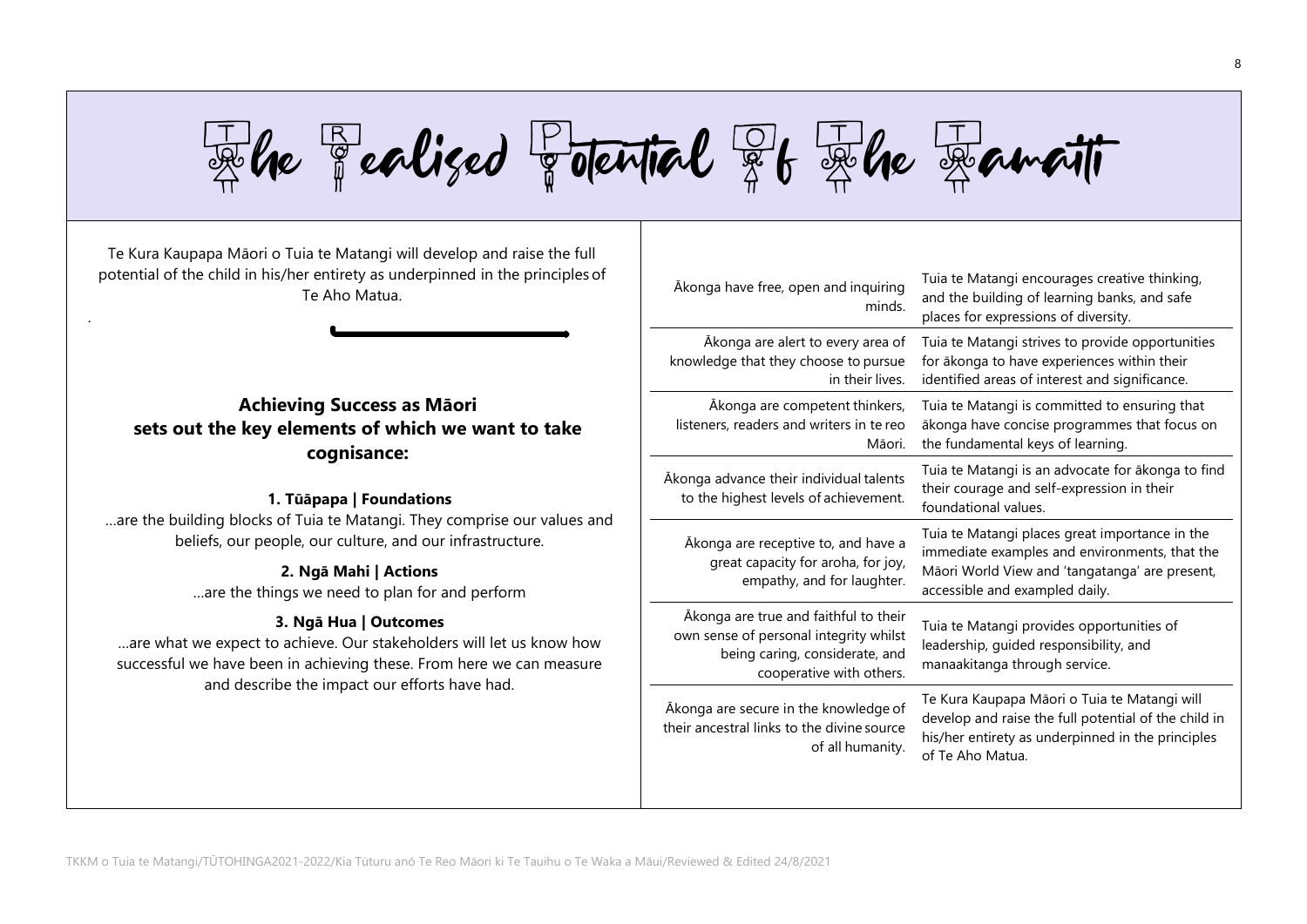

# He Whainga Rautaki Strategic Goals 2021 - 2022

TKKM o Tuia te Matangia te Matangia Tuia te Matangia te Tauihu o Te Tauihu o Te Matangia te Matangia te Tauihu